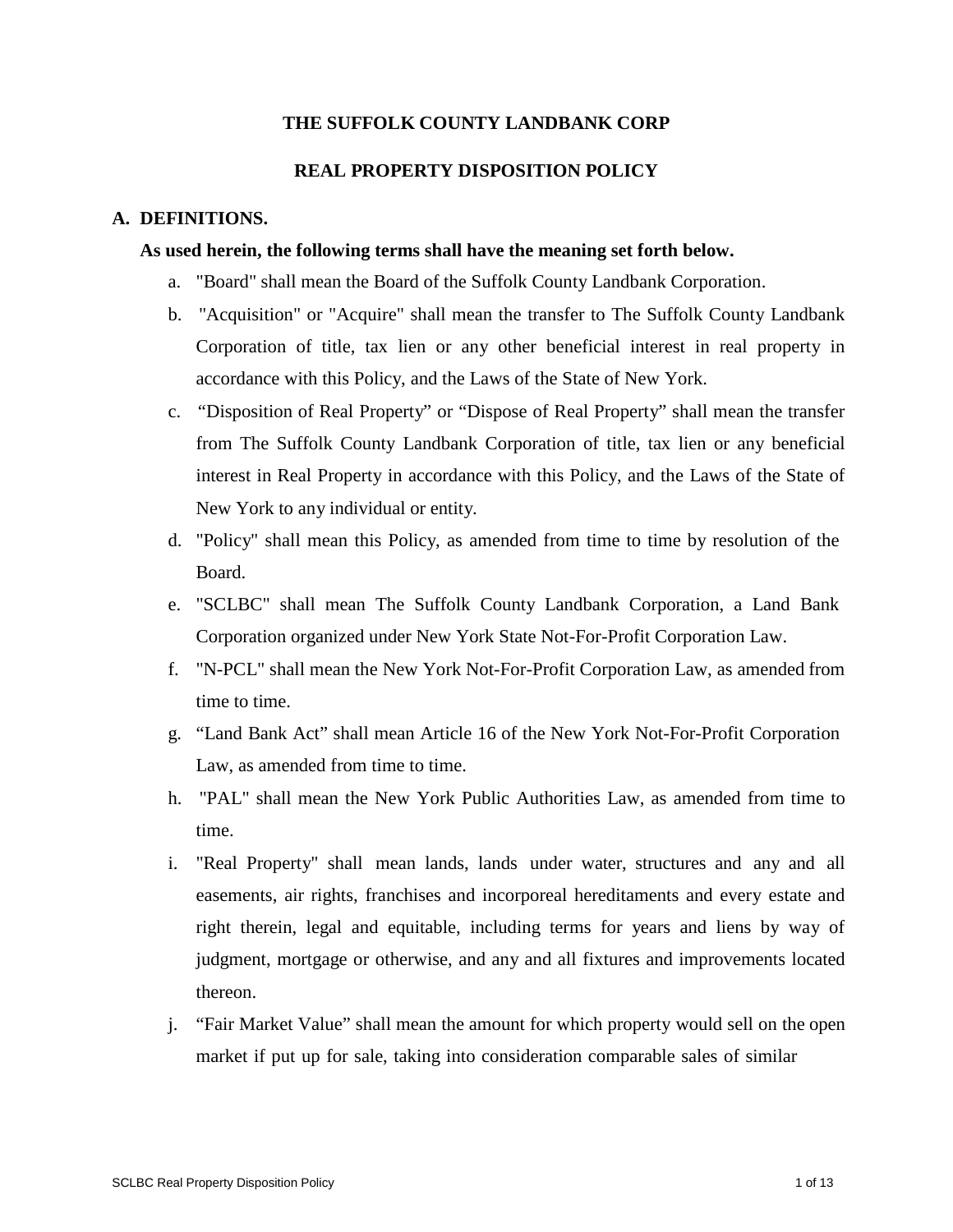property in the area to determine market value, adding or deducting amounts based on differences in quality and size of the property. Fair Market Value shall also include, but not be limited to the potential cost of rehabilitation and/or environmental remediation.

### **B. Disposition of Property by The Suffolk County Landbank Corporation**

The disposition of real property by the Suffolk County Landbank Corporation, herein referred to as the SCLBC, shall be governed by the general guidelines set forth in this Policy, and shall at all times be consistent with the provisions of Article 16 of the NYS Not-for-Profit Corporation Law, applicable provisions of NYS Public Authorities Law and NYS Not-for-Profit Corporation Law, and all applicable Federal, State, and local laws, rules, regulations and ordinances. This Policy shall apply to any disposal, transfer or conveyance of real property of the SCLBC, including any real property interest, complete or inchoate, of the SCLBC, except for a property interest that secures a loan or other financial obligation of another party. Another policy of the SCLBC governs the disposition of personal property.

#### **C. Alignment with SCLBC mission**

a. Properties shall be disposed of in a manner that supports the mission of the SCLBC and is consistent with the comprehensive plans of the jurisdictions in which they are located.

## **D. Disposition of Real Estate Interests**

a. The SCLBC may convey, exchange, sell, transfer, lease as lessor, grant, release and demise, pledge any and all interests in, upon or to real property of the SCLBC.

#### **E. Board Approval**

a. All disposition of real property shall be approved by the SCLBC's Board of Directors prior to conveyance of title. The SCLBC shall not sell, mortgage, or lease any real property unless authorized by a majority vote of the Board as required pursuant to N-PCL  $\S$  1605 (2)(i)(5). The terms of any contract or agreement concerning the sale, lease, license, easement, encumbrance, or other alienation of any interest in real property of the SCLBC, shall be approved by the Board.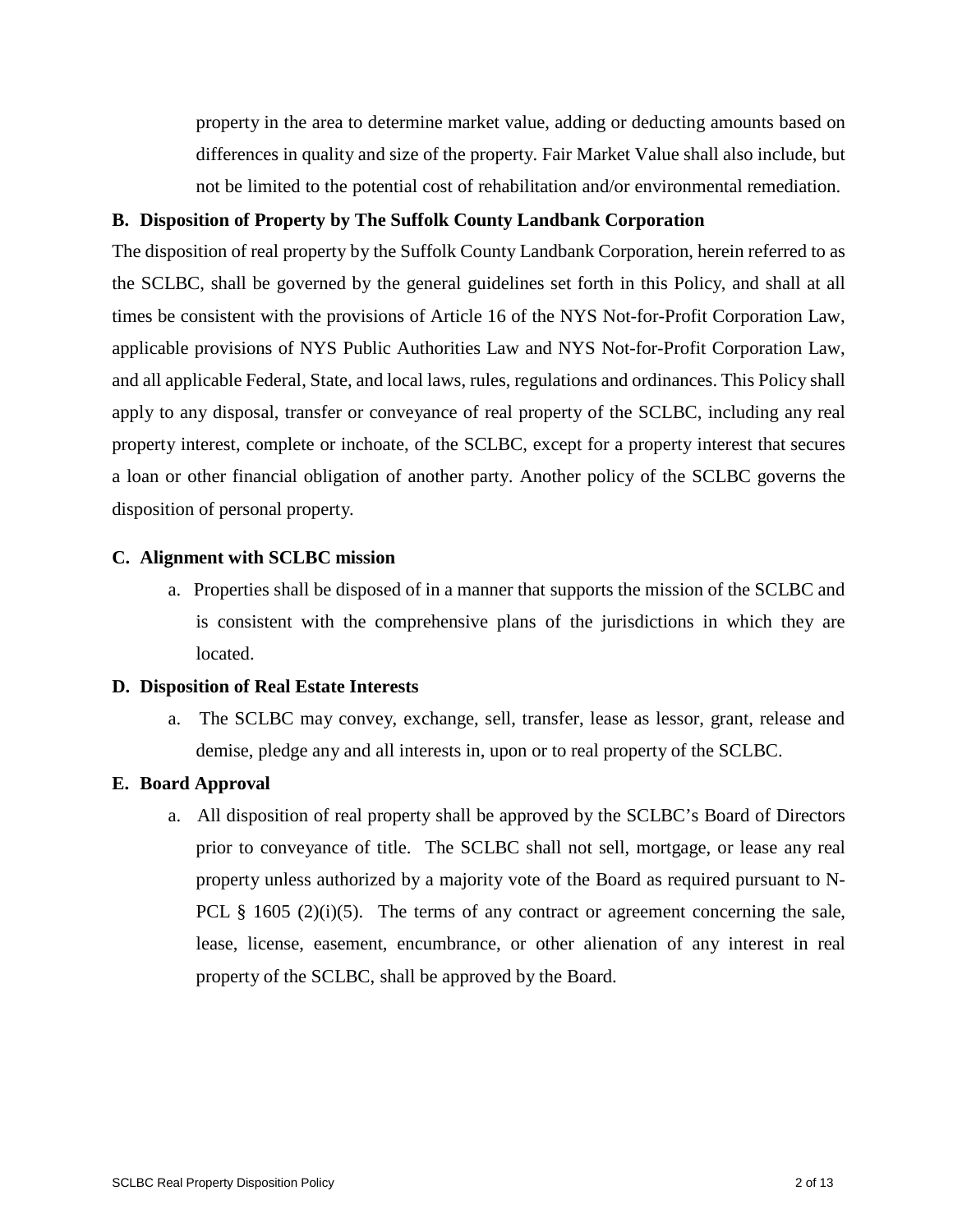## **F. Ownership by the SCLBC**

a. Pursuant to § 1609(a) of the Land Bank Act, the SCLBC shall hold in its own name all real property acquired by the SCLBC irrespective of the identity of the transferor of the property.

# **G. Designation of Contracting Officer / Duties of Contracting Officer**

a. Except as otherwise provided herein, the "Contracting Officer" shall be responsible for the disposition of real property owned by the SCLBC and shall be responsible for the SCLBC's compliance with, and enforcement of, this Policy. The Executive Director of the SCLBC is hereby designated as the Contracting Officer. As the Contracting Officer, the Executive Director has responsibility and authority for carrying out the directives of the Board with regard to disposition of property. All contracts shall be executed in the name of the SCLBC.

## **H. Authorized Signatory**

a. The Board delegates to the Executive Director of the SCLBC the authority to enter into and execute agreements, instruments of conveyance and all other related documents pertaining to the conveyance of real property by the SCLBC. In the event that the Executive Director is unavailable, unable, or unwilling to carry out this responsibility, the Chief Executive Officer shall have authority to act in this capacity.

## **I. Disposition Methods**

- a. The SCLBC may dispose of real property, or any interest in real property, by the following methods:
	- i. Sealed Bid
	- ii. Public Auction;
	- iii. Negotiation;
	- iv. Sale by Request for Proposal;
	- v. Transfer to a government entity;
	- vi. Conveyance of a partial interest by lease, license, easement, or other agreement; or
	- vii. Disposing of Specified Purpose Property in accordance with the instrument conveying such property to the SCLBC.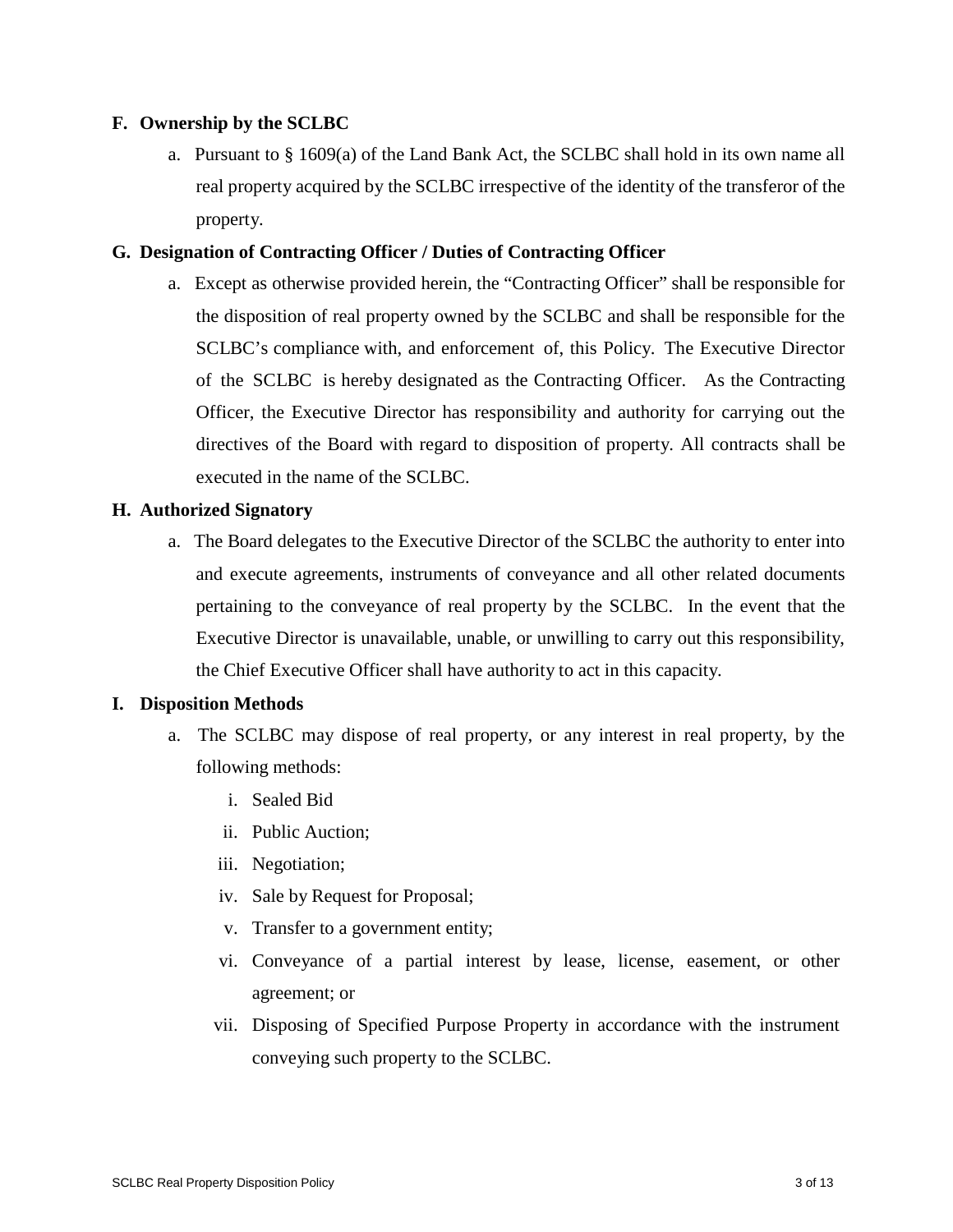### **J. Disposal of Real Property**

- a. In each and every transfer of real property the SCLBC shall require good and valuable consideration in an amount determined by the SCLBC in its sole discretion. The SCLBC will consider all of the following in determination of consideration for each property:
	- i. The fair market value of the property if no environmental remediation were necessary.
	- ii. The Property Costs.

"Property Costs" shall mean the aggregate costs and expenses of the SCLBC attributable to the specific property being sold, including costs of acquisition, maintenance, repair, demolition, marketing, legal expenses of the property and indirect costs of the operations of the SCLBC allocable to the property.

iii. Expected costs of remediation for environmentally challenged properties.

The consideration to be provided to the SCLBC by the Transferee may take the form of monetary payments and secured financial obligations, deferred financing, performance of contractual obligations, imposition of restrictive covenants, or other obligations and responsibilities of the Transferee, or any combination thereof, and such other forms of consideration as are consistent with state and local law. The SCLBC may consider alternative financing options (i.e., providing a mortgage and promissory note) as a method of disposition in any transactions.

- b. Appraisal: Prior to disposal, an appraisal shall be made by an independent appraiser of the value of any interest in real property. Said appraisal shall be in the SCLBC's record of the transaction for the Property.
- c. Available Procedures for Disposal of Real Property
	- i. Sealed Bid: The SCLBC may dispose of any real property and appurtenances, or interest therein, to any qualified purchaser by sealed bids provided that:
		- 1. The public advertisement for bids shall be made at such time prior to the disposal or contract, through such methods, and on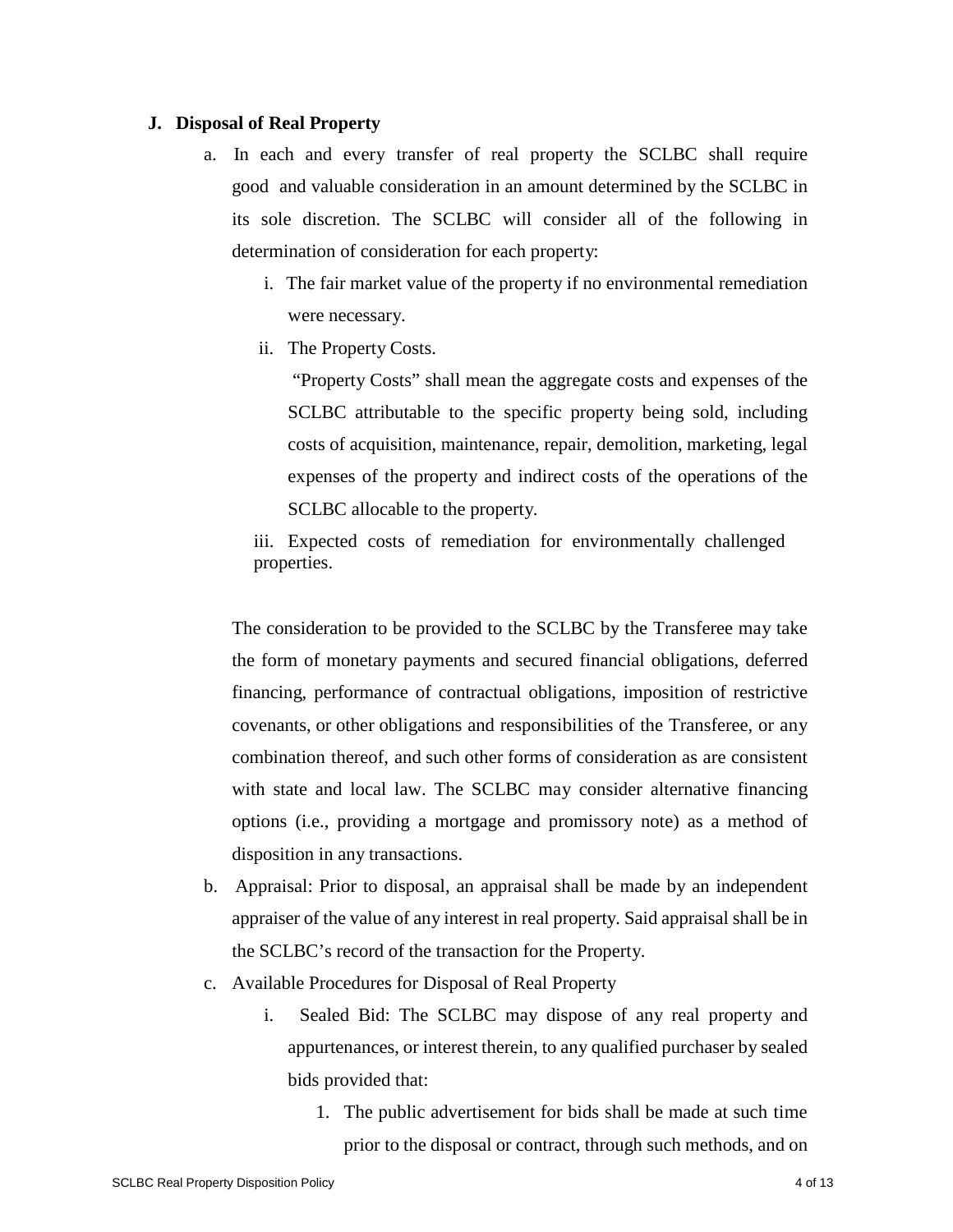such terms and

conditions as shall permit full and free competition consistent with the value and nature of the property; and

- 2. All bids shall be publicly disclosed at the time and place stated in the advertisement; and
- 3. The award shall be made with reasonable promptness by notice to the responsible bidder whose bid conforms to the invitation for the bid and is most advantageous to the SCLBC, after considering price and other relevant factors; provided that all bids may be rejected when it is in the SCLBC's interest to do so.
- ii. Public Auction: The SCLBC may dispose of real property and appurtenances thereto by auction:
	- 1. By publicly advertising the auction, publicly disclosing all bids, and award of the property in accordance with the three procedures required for sealed bidding as set forth in Subparagraphs  $J(c)(i)(1)$ , (2), and (3) of this Policy.

Notice: The SCLBC shall publish a notice of the auction, the terms of the auction, and the qualifications for bidders in a manner designed to obtain as much competition as feasible under the circumstances.

- iii. Negotiation:
	- 1. The SCLBC may dispose of real property by negotiation and without publicly advertising for bids as **is feasible.**
- iv. Sale by Request for Proposal: The SCLBC may dispose of any real property and appurtenances, or interest therein, to any qualified purchaser via Sale by Request for Proposal ("RFP") provided that:
	- 1. The public advertisement of the RFP shall be made at such time prior to the disposal or contract, through such methods, and on such terms

and conditions as shall permit full and free competition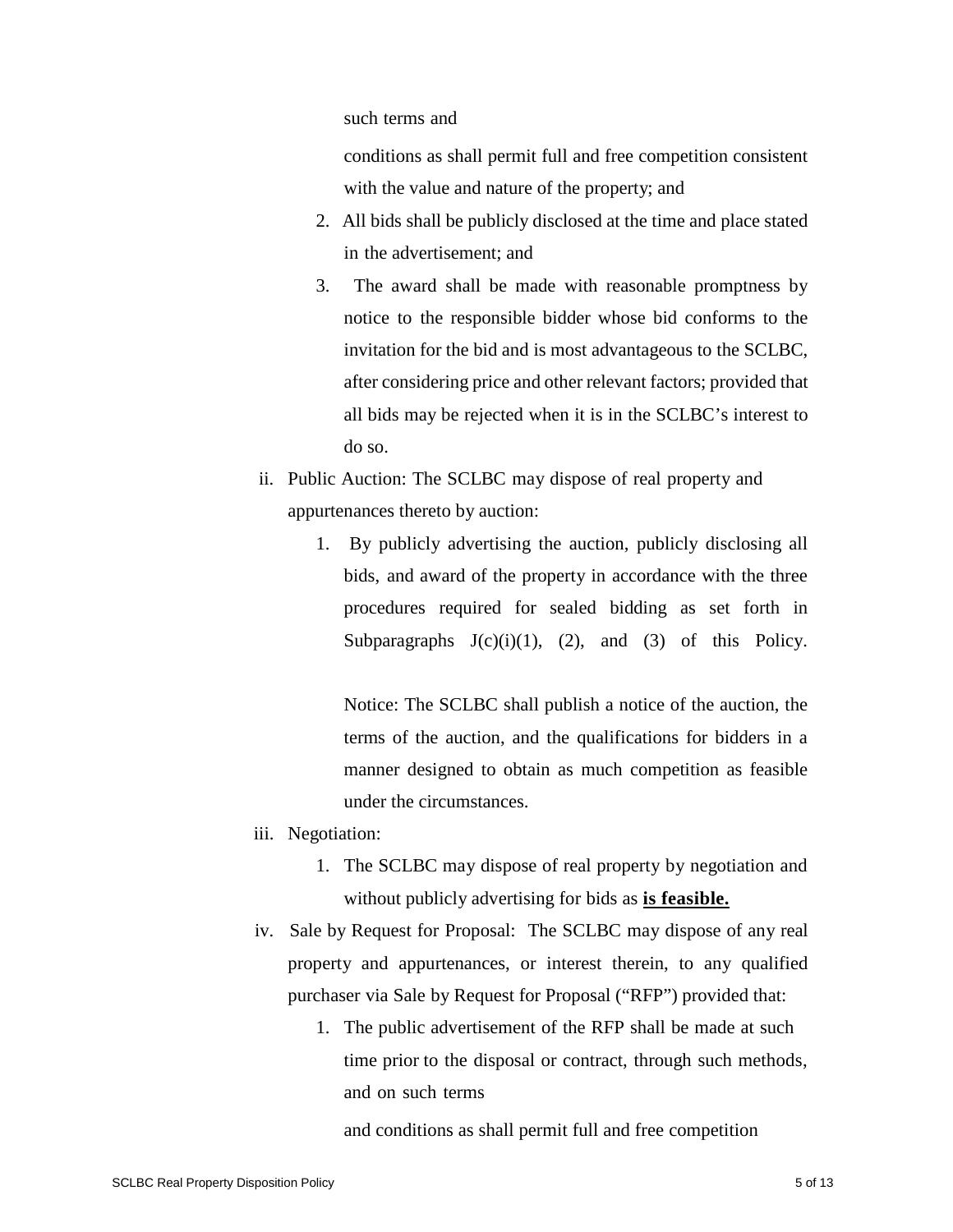consistent with the value and nature of the property; and

- 2. All proposals shall be publicly disclosed at the time and place stated in the advertisement; and
- 3. The award shall be made with reasonable promptness by notice to the responsible proposer whose proposal is most advantageous to the SCLBC, after considering price, scope of services, development proposed, qualifications, and other relevant factors; provided that all proposals may be rejected when it is in the SCLBC's interest to do so.
- v. Transfers to Governmental or Public Entities: The SCLBC may convey real property to governmental or public entities at satisfactory terms of disposal as determined by negotiation.

Where the terms and conditions of the transfer require that the ownership and use of the asset will remain with the governmental or public entity, real property may be disposed of for less than fair market value.

- d. Disposal of Property for Less than Fair Market Value
	- i. The SCLBC may dispose of real property for less than fair market value subject to the **review and approval of the** Board.

e. Information to be provided to the Board: In the event that a real property transfer **or sale** is proposed, the following information must be provided to the Board:

- i. A full description of the asset; and
- ii. An appraisal of the fair market value of the asset, and any other information establishing the fair market value sought by the Board; and
- iii. A description of the purpose of the transfer, and a reasonable statement of the kind and amount of the benefit to the public resulting from the transfer including but not limited to the kind, number, location, wages or salaries of jobs created or preserved as required by the transfer, the benefits to the communities in which the asset is situated as required by the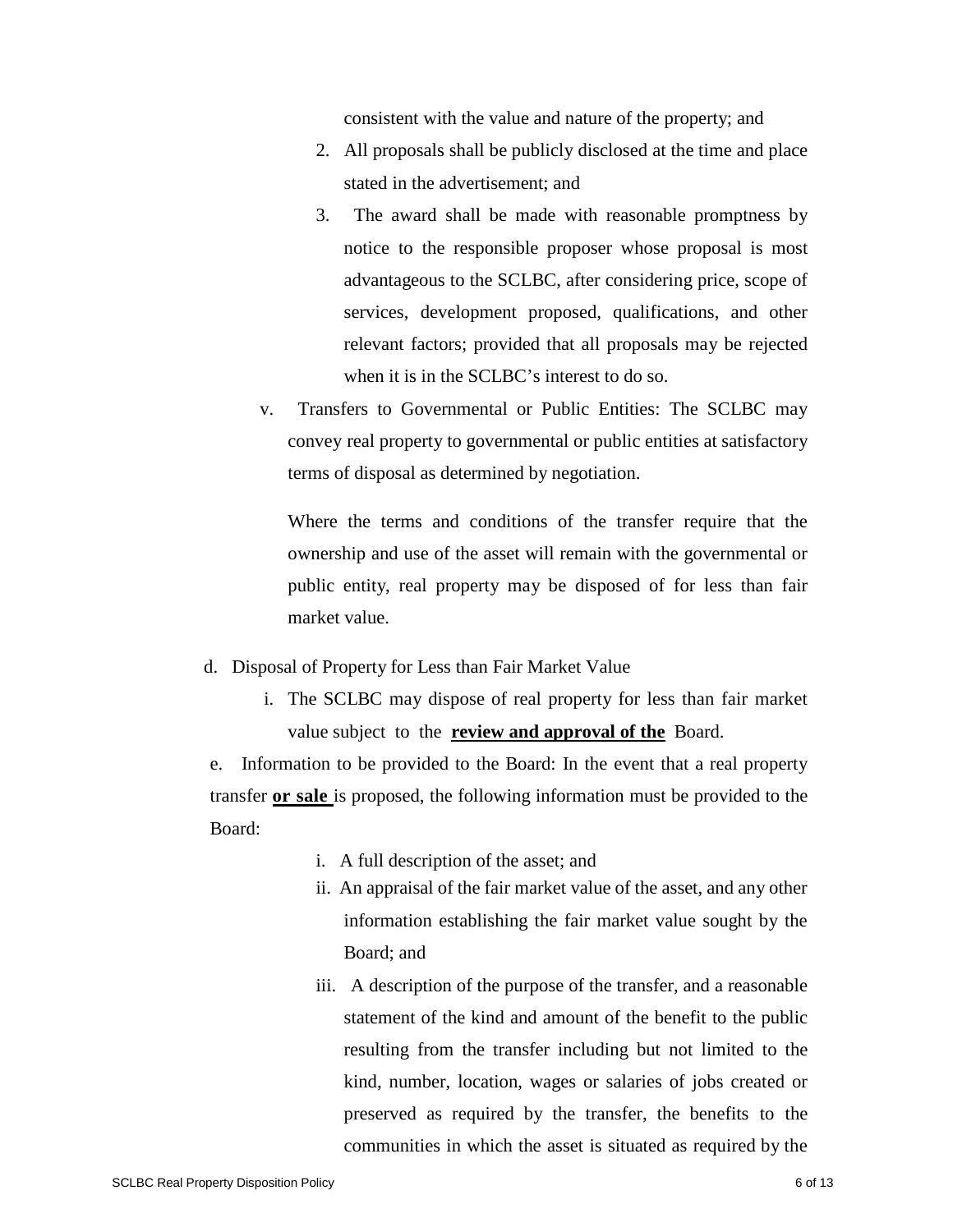transfer; and

iv. A statement of the value received compared to the fair market value

v. The names of other private parties who have made an offer for such asset, the value offered, and the purpose for which the asset was sought to be used, **if applicable**.

## **K. Option to Purchase Real Estate**

a. The SCLBC may grant an option to purchase real estate for a specified percentage of the purchase price with a negotiated time frame to be determined by the SCLBC. This payment will be credited to the sale price at closing. If closing does not occur **within the agreed-upon time frame**, the fee shall be forfeited. All option agreements are subject to all policies and procedures of the SCLBC pertaining to property transfers.

### **L. Planned Disposition Strategy**

a. A subsequent use that furthers community development objectives, along with an estimated schedule for implementation, must be identified prior to disposition.

For conveyances that are subject to a development proposal, the SCLBC will require potential Transferees to submit a plan that includes, at a minimum, the following:

- i. Project description, including ultimate use of property
- ii. Development schedule
- iii. Investment plan including projected development costs and sources of funding
- iv. Experience of Transferee in undertaking similar projects
- v. References

All tax incentives and financing necessary for the development to be completed must be committed prior to actual disposition. The maintenance requirements imposed by N-PCL § 1608(d).

All Transferees shall be required to comply with all terms of the approved development proposal, the purchase offer, the town's zoning ordinance and building code, and the laws and/or ordinances of all other agencies that may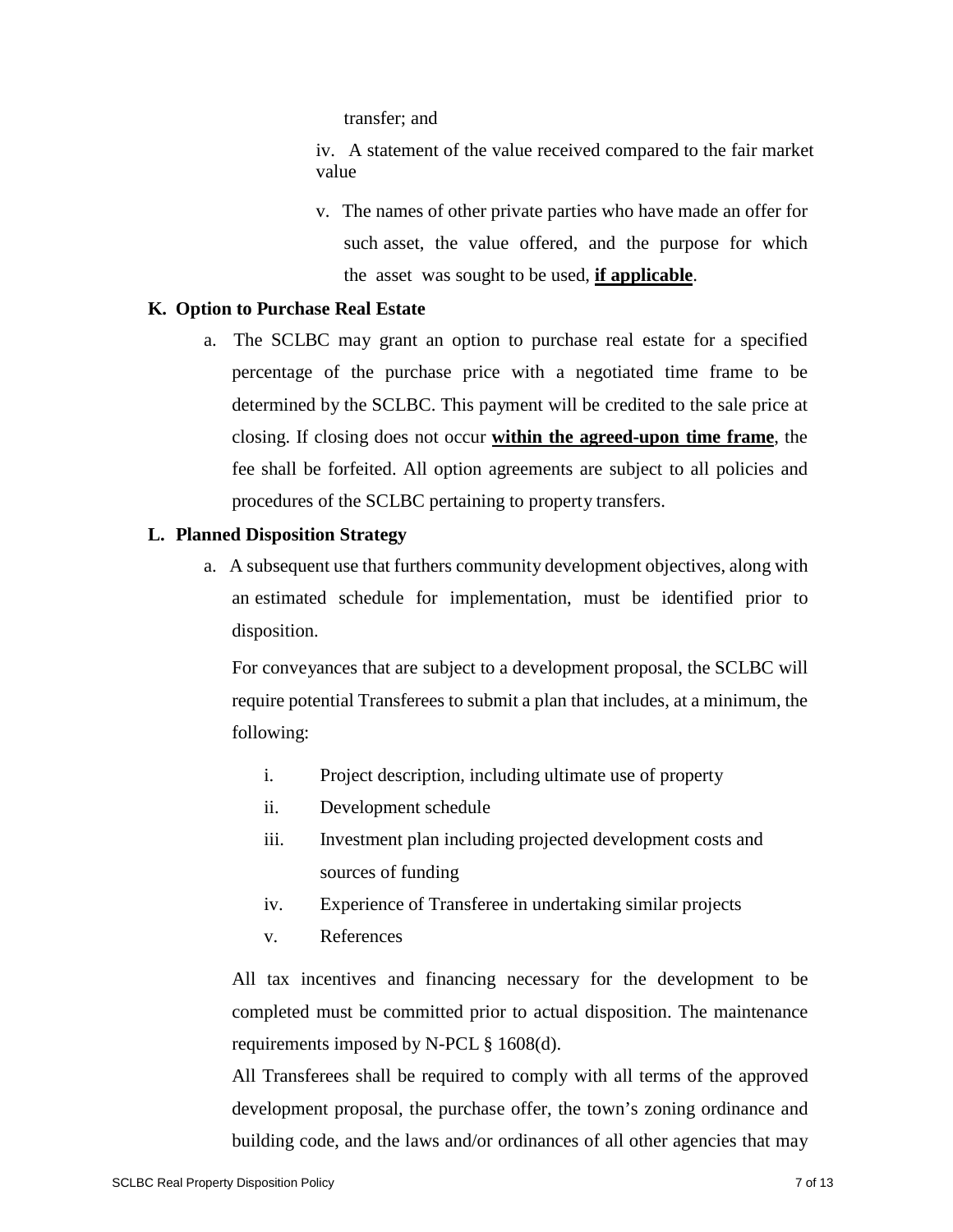have jurisdiction.

### **M. Structure of Conveyances**

a. Transactions shall be structured in a manner that permits the SCLBC to enforce recorded covenants or conditions upon title pertaining to development and use of the property for a specified period of time. Such restrictions may be enforced, in certain cases, by means of a reverter clause in the deed conveying title to a Transferee, and/or reliance on subordinate financing held by the SCLBC.

## **N. Qualifications of Transferee**

a. Individuals and entities seeking to acquire real property from the SCLBC, or to enter into transaction agreements with the SCLBC, will be required to provide such information as may be requested by the SCLBC, including but not limited to the legal status of the Transferee, its organizational and financial structure, and its prior experience in similar property development or management.

The SCLBC deems it to be in the best interest of the County of Suffolk to convey real property to individuals and entities who will be responsible property owners. Prior to transferring real property, the SCLBC may review Suffolk County records, town code enforcement and other records to determine whether a potential Transferee is disqualified under this Policy. These provisions shall apply to all Transferees including purchasers and lessees.

Individuals and entities shall be prohibited from acquiring ownership or property rights from the SCLBC if they:

i. have engaged in fraudulent activity in connection with the sale of County- owned or SCLBC- owned property;

ii. have lost real property through County tax foreclosure proceedings within the previous five years;

iii. own property within Suffolk County for which taxes are not current; iv. have had a sale cancelled for cause by Suffolk County within the previous three years;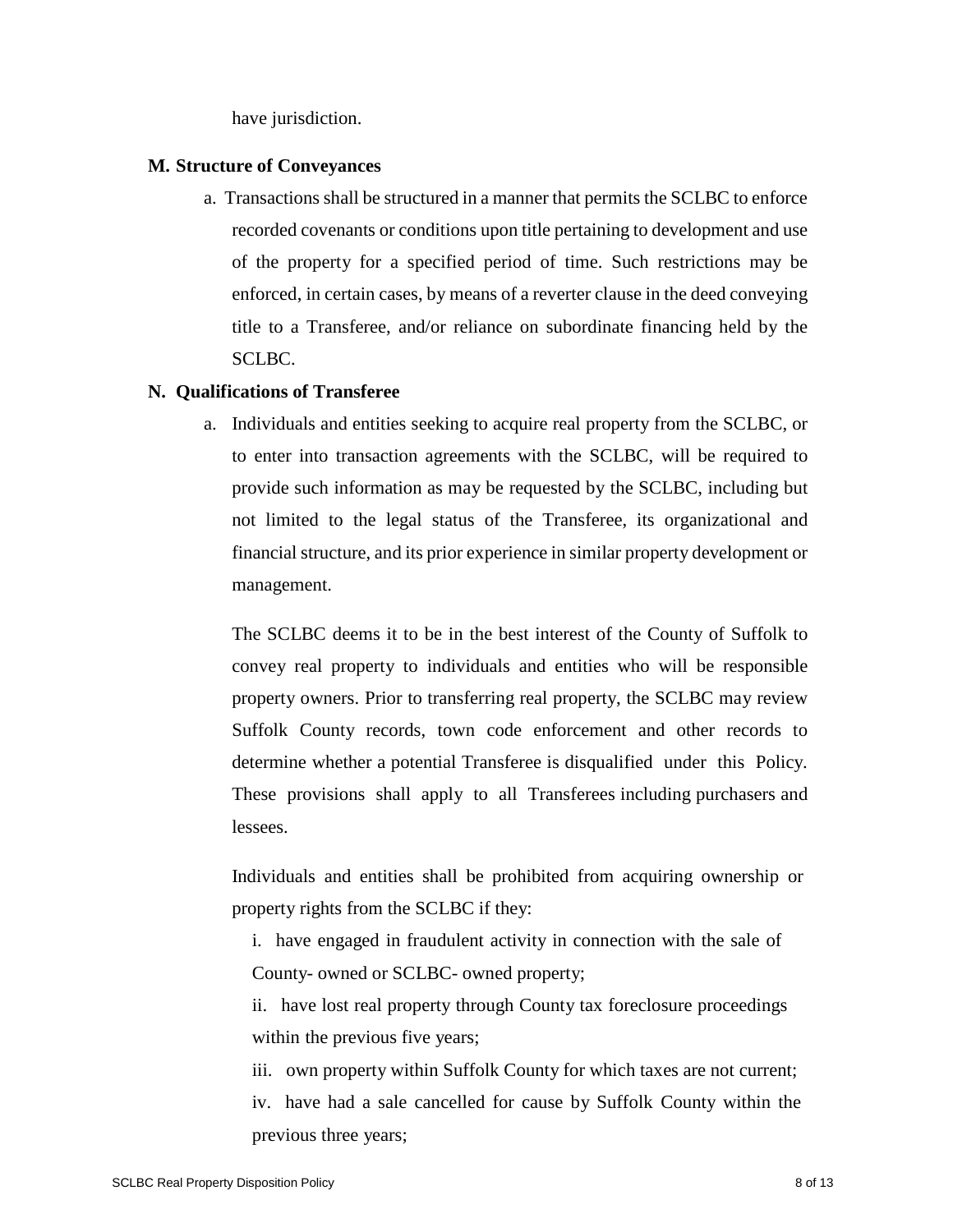v. have been held in contempt of a court order for failure to abate code violations within the previous five years;

vi. have unsatisfied judgments as a result of code enforcement actions in any town;

vii. own property within Suffolk County that is in violation of town codes viii. currently hold or have held a position of Suffolk County or SCLBC employment currently or within the preceding two year period

ix. are currently or were formerly an officer of a political party

A material failure to perform in prior transactions with the SCLBC shall also render an individual or entity ineligible to purchase of real property from the SCLBC. Individuals and entities that were the prior owners of real property at the time of tax foreclosure which transferred title to the SCLBC shall be ineligible to be the Transferee of such property from the SCLBC, except that the Board of the SCLBC in its sole discretion may approve a short- term rental agreement with a prior owner. Parties that are not able to demonstrate sufficient experience and capacity to perform in accordance with the requirements of the SCLBC shall be ineligible to purchase real property from the SCLBC.

The provisions cited in this section shall apply to individuals and/or any entities controlled by the same individuals.

The SCLBC reserves the right to independently investigate and consider the Transferee's experience and business activities in other jurisdictions, as well as to consider references, both those that are submitted and others that may be solicited by the SCLBC. All determinations of the eligibility or qualification of any Transferor shall be at the sole and absolute discretion of the SCLBC.

## **O. Conveyance to Tax-Exempt Entity**

a. The SCLBC may give preference to proposals to transfer real property into private ownership for taxable uses. However, given the unique nature of some properties, the SCLBC may consider a tax-exempt use that supports the mission of the SCLBC and is in congruence with municipal strategies, goals and objectives. Except in the discretion of the Board for overriding charitable, educational and other public interests, in a conveyance to a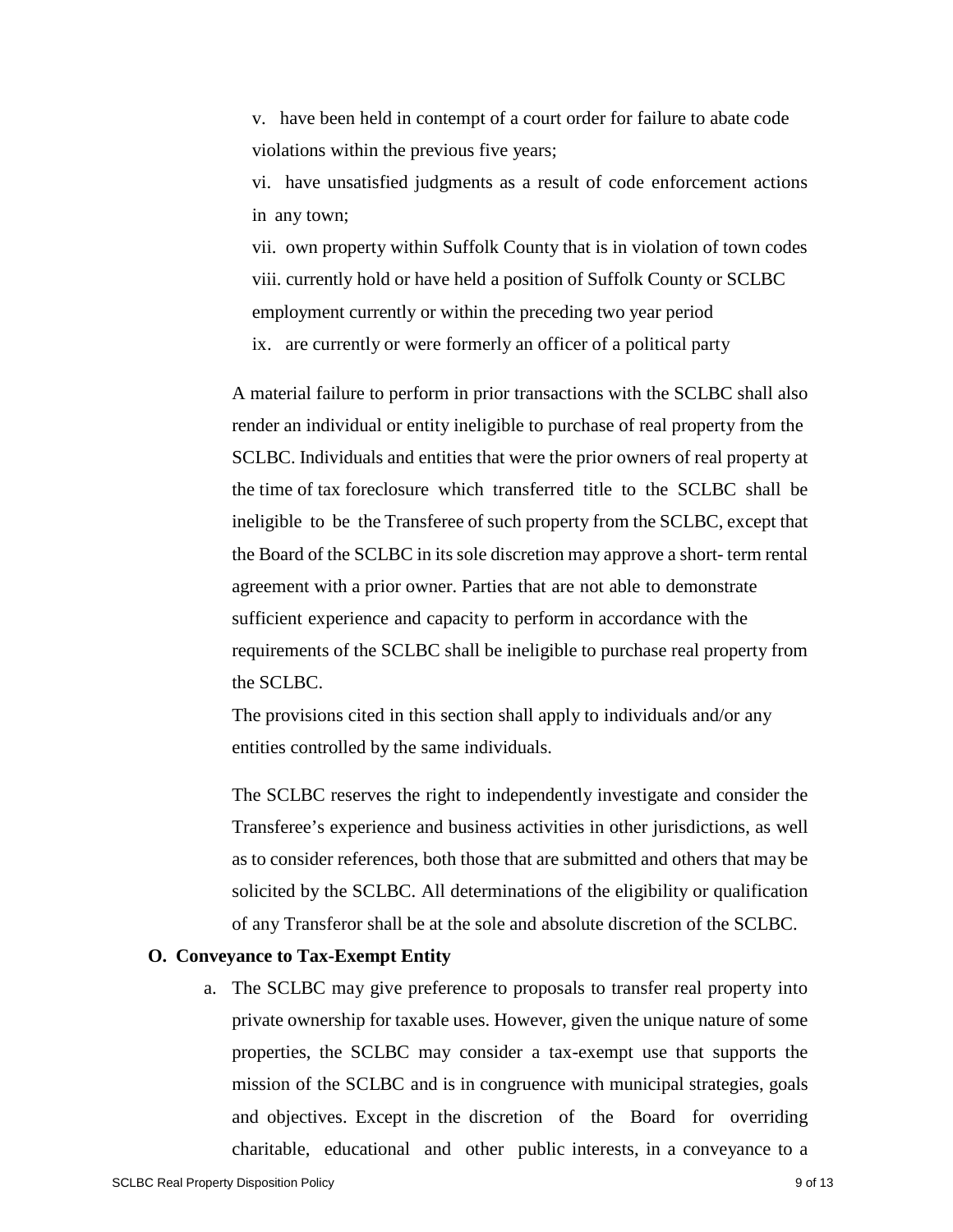non-governmental tax-exempt organization, the Transferee shall waive its tax-exempt status for five years and agree to pay property taxes for that period of time, unless the Transferee currently owns a tax-exempt property within 500 feet of the real property acquired from the SCLBC. The Transferee shall further agree not to transfer, re-sell or convey the subject premises to a tax-exempt organization for a period of five (5) years from the date of the recording of the deed from the SCLBC. This covenant shall be contained in the deed from the SCLBC to the Transferee.

### **P. Environmental**

a. Unless otherwise approved by the Board, the Transferee shall be solely responsible for performing and conducting its own due diligence as to the physical and environmental condition of the real property being conveyed. The SCLBC shall supply the Transferee with copies of all environmental reports (the "Environmental Reports") it has in its possession in regard to the real property conveyed. Transferee shall accept the real property in "as is" condition, and shall agree to assume and undertake any and all liability and expense resulting from the presence of hazardous substances or pollutants of any kind in, on, or beneath the real property, and/or removal or other remediation of any such hazardous substances or pollutants, except to the extent that the presence or release of any such hazardous substances or pollutants has resulted from or arisen out of actions of the SCLBC, its agents, employees or contractors.

## **Q. Lead-Based Paint and/or Lead-Based Paint Hazards**

a. The SCLBC shall comply with the disclosure requirements of the Residential Lead- Based Paint Hazard Reduction Act (Title X) passed by Congress in 1992 and the regulations which were issued to implement said legislation, in the conveyance of all real property constructed prior to 1978 containing one or more residential dwelling units, unless such property is specifically excluded from the rule. The SCLBC shall disclose all known lead-based paint and/or lead-based paint hazards and further provide any available reports of lead-based paint testing regarding residential dwellings covered under this rule. Transferees shall have the opportunity, for a 10- day period, to conduct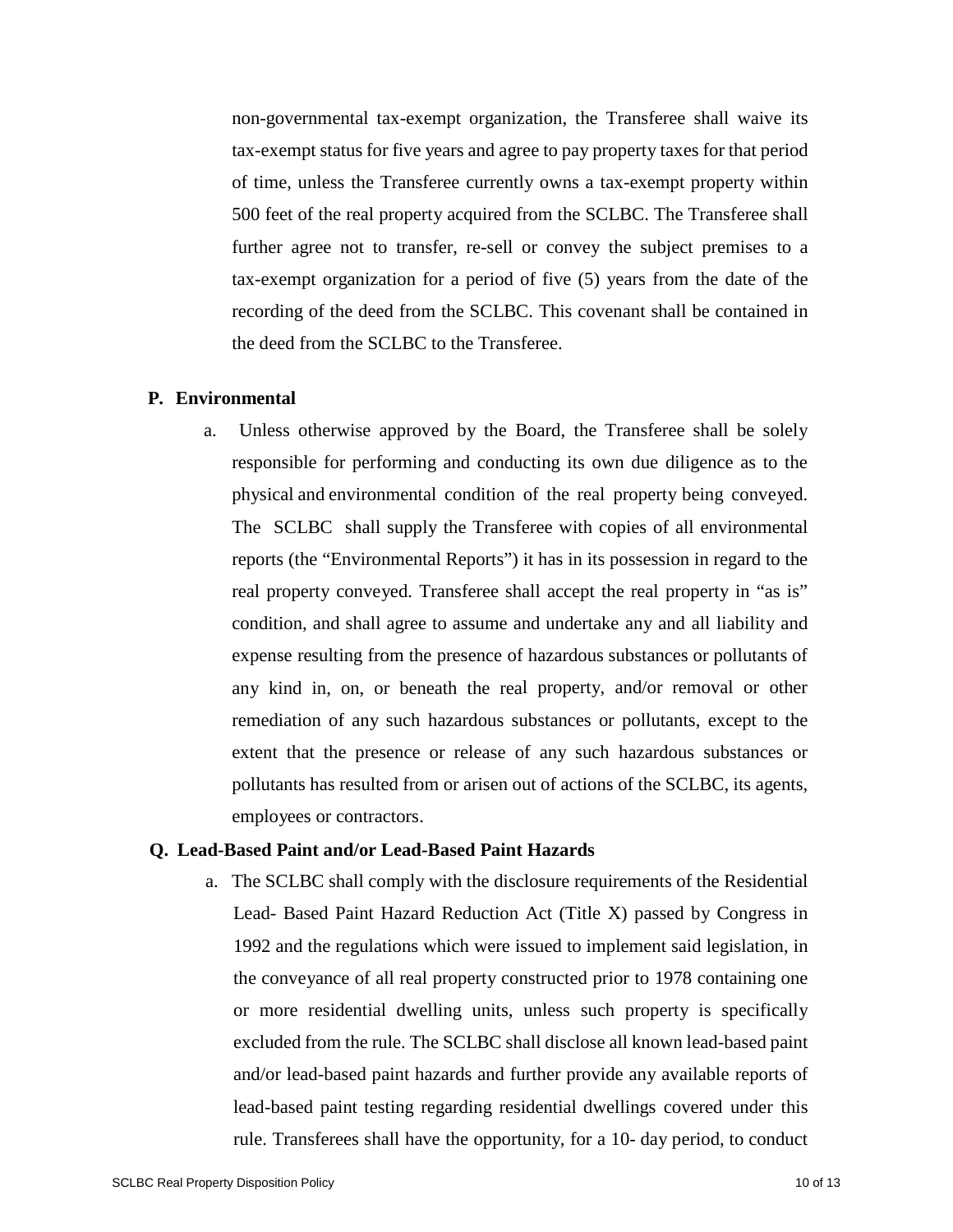a risk assessment or inspection for the presence of lead-based paint and/or lead-based paint hazards, at their own expense. By mutual agreement of the SCLBC and Transferee, the time period may be shortened or lengthened. The Transferee may waive the inspection opportunity.

## **R. Access Insurance**

a. The SCLBC may grant an access or license agreement to permit a Transferee to conduct due diligence activities or take occupancy prior to conveyance of title, or for such other purposes as deemed necessary to carry out the purpose of the planned disposition. The SCLBC may also enter into a lease agreement. During a license period and/or lease term, the Transferee shall agree to defend, indemnify and hold the SCLBC and Suffolk County harmless from any and all claims for bodily injury or property damage occurring or alleged to have occurred at the subject property. Transferee shall insure the property with liability insurance with such minimum coverage limits as may be approved by the SCLBC. All such insurance policies shall be issued in the name of the Transferee, the SCLBC and Suffolk County as additional insured, and a copy of a bona fide certificate of insurance evidencing the coverage

provided in the policy shall be delivered by the Transferee to the SCLBC on or before the date of commencement of the license period.

# **S. Boundary Lines**

a. The SCLBC may grant and accept easements to resolve boundary line title tissues, including building encroachments between adjoining parcels and fence encroachments. The Executive Director may authorize boundary line agreements and driveway agreements with the owners of parcels adjacent to Land-Bank owned parcels, without conveyance of ownership. Consideration for boundary line agreements may be set at \$1 (payment waived).

#### **T. Disposition of Proceeds of Sale**

a. Any proceeds from the sale or transfer of real property by the SCLBC shall be retained, expended, or transferred by the SCLBC as determined by the Board in the best interests of the SCLBC and in accordance with the New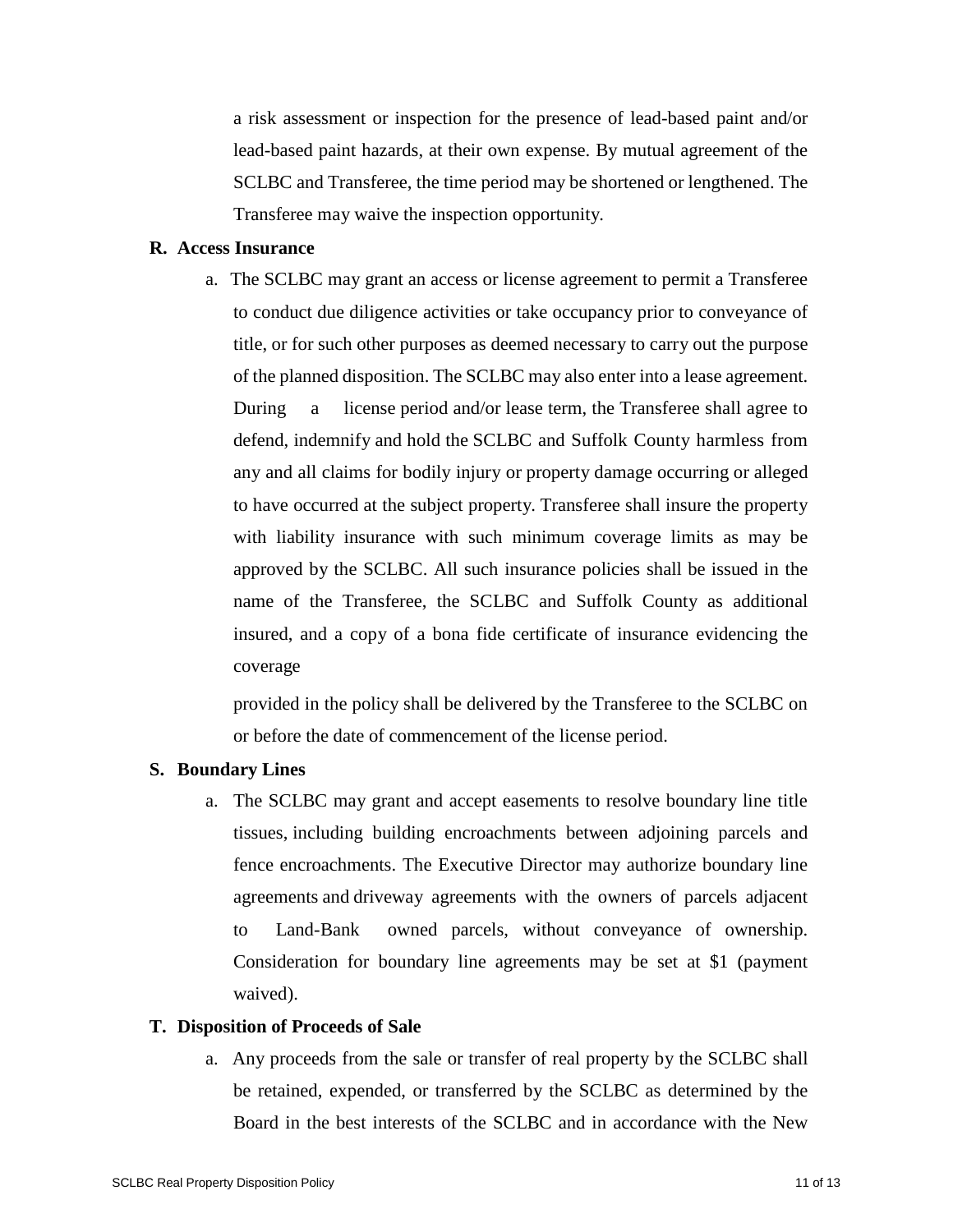York State Land Bank Act, the Memorandum of Understanding with Suffolk County, and this policy.

## **U. Inventory of Real Property Dispositions**

a. Pursuant to N-PCL §§ 1609(b) and 1609(g), the SCLBC shall maintain and make available for public review and inspection a complete inventory of all real property dispositions. The inventory shall include a complete copy of the sales contract including all terms and conditions including, but not limited to, any form of compensation received by the SCLBC or any other party which is not included within the sale price. Within one week of the disposition of any parcel of real property, the SCLBC shall list the parcel in the inventory. The inventory records shall remain available for public inspection indefinitely.

Pursuant to N-PCL §513, the SCLBC shall cause accurate accounts of its Specified Purpose Property separate and apart from the accounts of the SCLBC's other assets. Unless the terms of the particular instrument conveying the Specified Purpose Property provide otherwise, the SCLBC treasurer shall make an annual report to the Board concerning such property, the use made, and the income thereof.

# **V. Retention of Records**

a. Copies of all real property disposition contracts shall be retained indefinitely by the SCLBC. Copies of contracts under this section shall be kept as a part of the SCLBC's disposition file and shall be incorporated into the disposition inventory as set forth in Section 21 of this policy. Copies may be kept in original form, electronically, or in both forms.

# **W. Annual Reports**

a. PAL §2896(3) Property Report

The SCLBC shall publish annually a report listing all property of the SCLBC, as required pursuant to PAL §2896(3)(a). Such report shall include a list and full description of all real and personal property disposed of during such period. The report shall contain the price received by the SCLBC and the name of the purchaser for all such property sold by the SCLBC during such period. The SCLBC shall deliver copies of such report to the Comptroller of the State of New York, the Director of the Budget of State of New York,